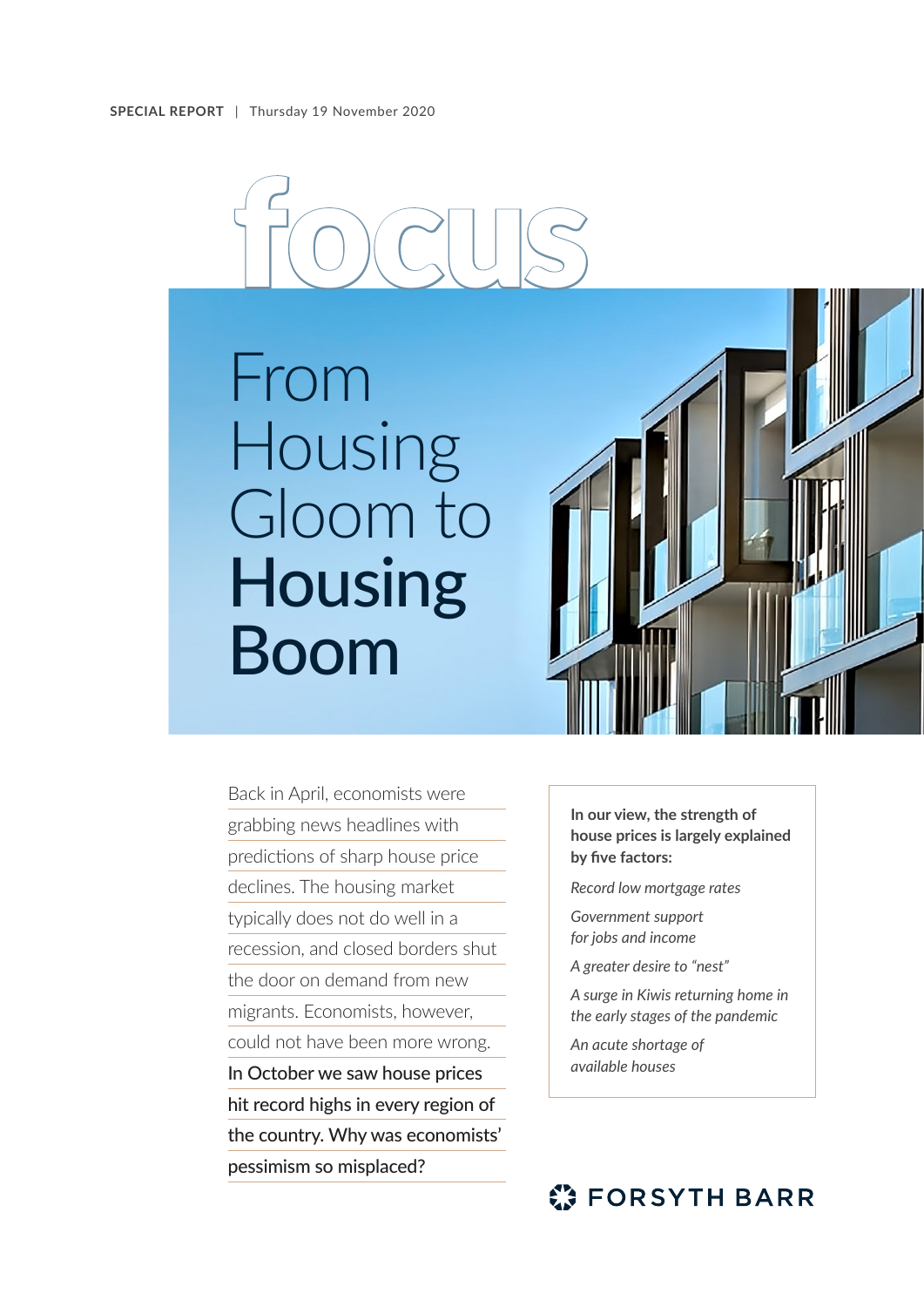## **Record low mortgage rates**

The Reserve Bank of New Zealand has followed central banks around the world in slashing interest rates. Mortgage rates are at unprecedented lows. The average two-year fixed mortgage rate is 2.6% per annum, down from 3.5% at the beginning of the year.

Unsurprisingly, there is a strong link between lower interest rates and higher house prices. Borrowers can afford to take out larger mortgages. Investors are willing to pay more for property because returns on other assets, including term deposits and bonds, are lower.

The *Cost of Servicing a Mortgage* chart on the right shows the cost to a home buyer of servicing an 80% mortgage on the average New Zealand house. As mortgage rates have fallen, house prices have risen. Since 2008 the cost of servicing the mortgage as a proportion of income has been broadly stable (although, of course, the deposit required has continued to increase).

# **Government support for jobs and incomes**

In a typical recession people lose jobs and incomes fall. That leads to heightened caution from households, and potentially even distressed home sales. But this time the government has supported jobs and incomes with wage subsidies and expanded unemployment benefits. Unemployment has also been much better than most economists forecast. Most jobs that have been lost are in the service sector where people are more likely to be younger, lowerwage earners and NOT homeowners. Borrowers have also been allowed to suspend mortgage payments – at the peak in June around 11% of all home loans were on deferred or reduced payment plans. By the first week of November this was down to 2%.

## **A greater desire to "nest"**

Most people have spent a lot more time at home this year. For many that has motivated an upgrade of furnishings and appliances, a kitchen or bathroom renovation, or a desire to move homes. Spending on anything

#### **NZ HOUSE PRICES: YEAR-ON-YEAR PERCENTAGE CHANGE**



Source: REINZ, Forsyth Barr research





Source: interest.co.nz, Forsyth Barr research

#### **COST OF SERVICING A MORTGAGE**



Source: REINZ, RBNZ, interest.co.nz, Forsyth Barr research

associated with housing has boomed. People are looking for more space either nearby or further afield – internationally there is evidence more people are shifting from the inner city to the suburbs, or from major centres to the regions (the New York apartment market is weak, but suburban and regional prices have been strong). We are hearing similar anecdotes in New Zealand.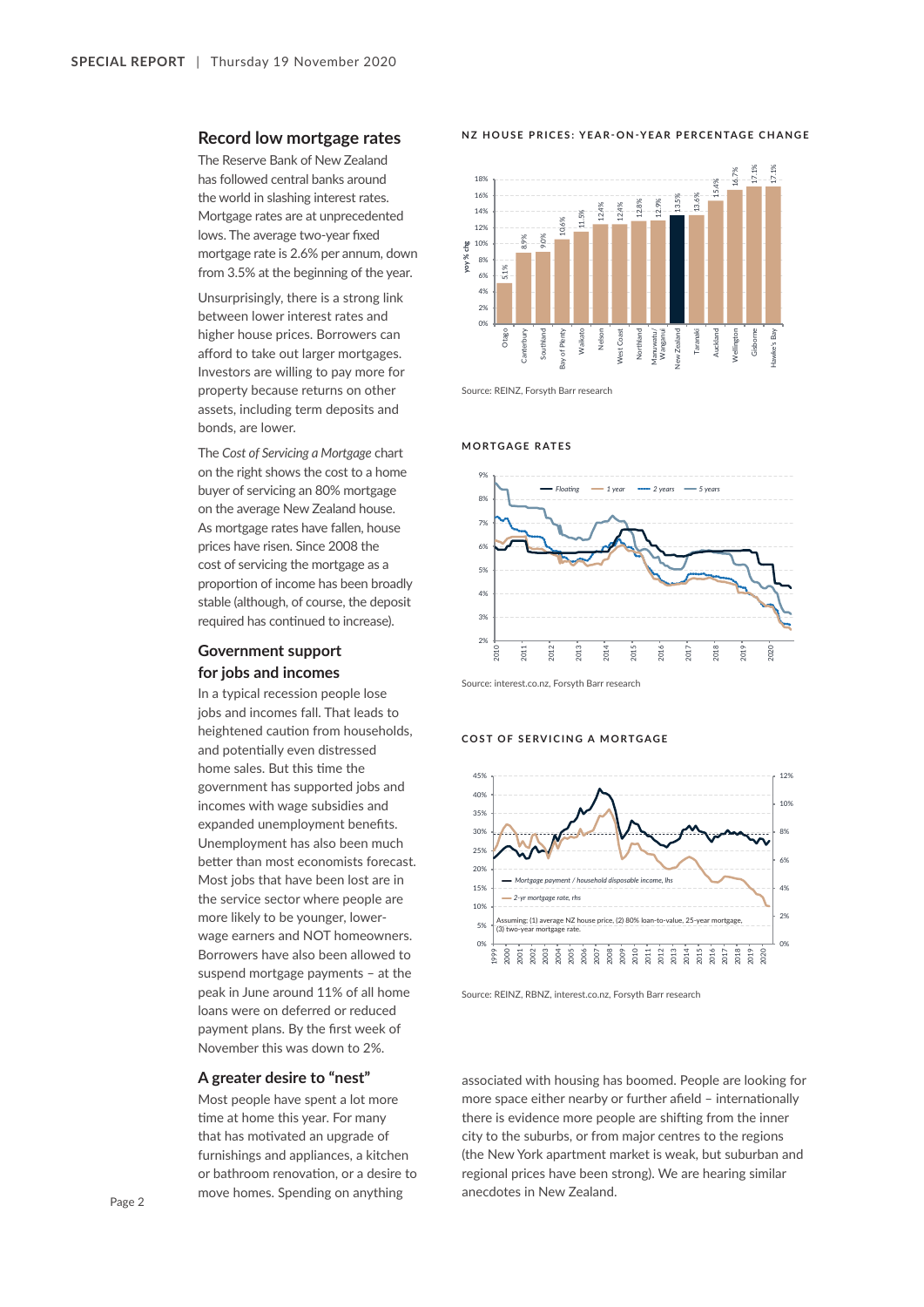

# **Kiwis returning home**

High numbers of new migrants have boosted New Zealand's housing demand since 2014. Recently, stories about scores of returning New Zealanders buying up houses have been common. This may be a tad overstated. There was a surge of returnees early in the pandemic. Since April, however, while the borders have been closed, this has reduced to a trickle. In the year ended March 2020 an estimated 95,000 net migrants entered New Zealand. In the past six months this has dropped to 2,500.

Once borders re-open we do expect migrants will return. New Zealand's brand has likely benefited from the international media's positive portrayal of our handling of COVID-19. Back in July Immigration NZ admitted to a surge of interest from potential new migrants, and more than 100,000 visa applications sitting in a queue.

# **An acute shortage of available houses**

The boom in house sales (which are at levels not seen since 2007, before the Global Financial Crisis) driven by low interest rates, Kiwis returning, and nesting has been met with an acute shortage of stock. In our view, this lack of supply most likely reflects a housing shortage that's built up over many years. Restrictions on land use and other factors have meant new construction has not kept pace with demand. Lack of supply is evident throughout the country. Even those

### **NET MIGRATION**



Source: Stats NZ, Forsyth Barr research

#### **HOUSE SALES VS. HOUSES AVAILABLE FOR SALE**



Source: REINZ, RBNZ, interest.co.nz, Forsyth Barr research

with the most basic economic education understand that when demand substantially outpaces supply prices go up.

## **Housing has supported the economy's resilience**

Housing is New Zealand's largest asset class. House prices have important flow on effects on the economy. They impact consumer confidence, construction activity, and retail sales — particularly of housing-related goods.